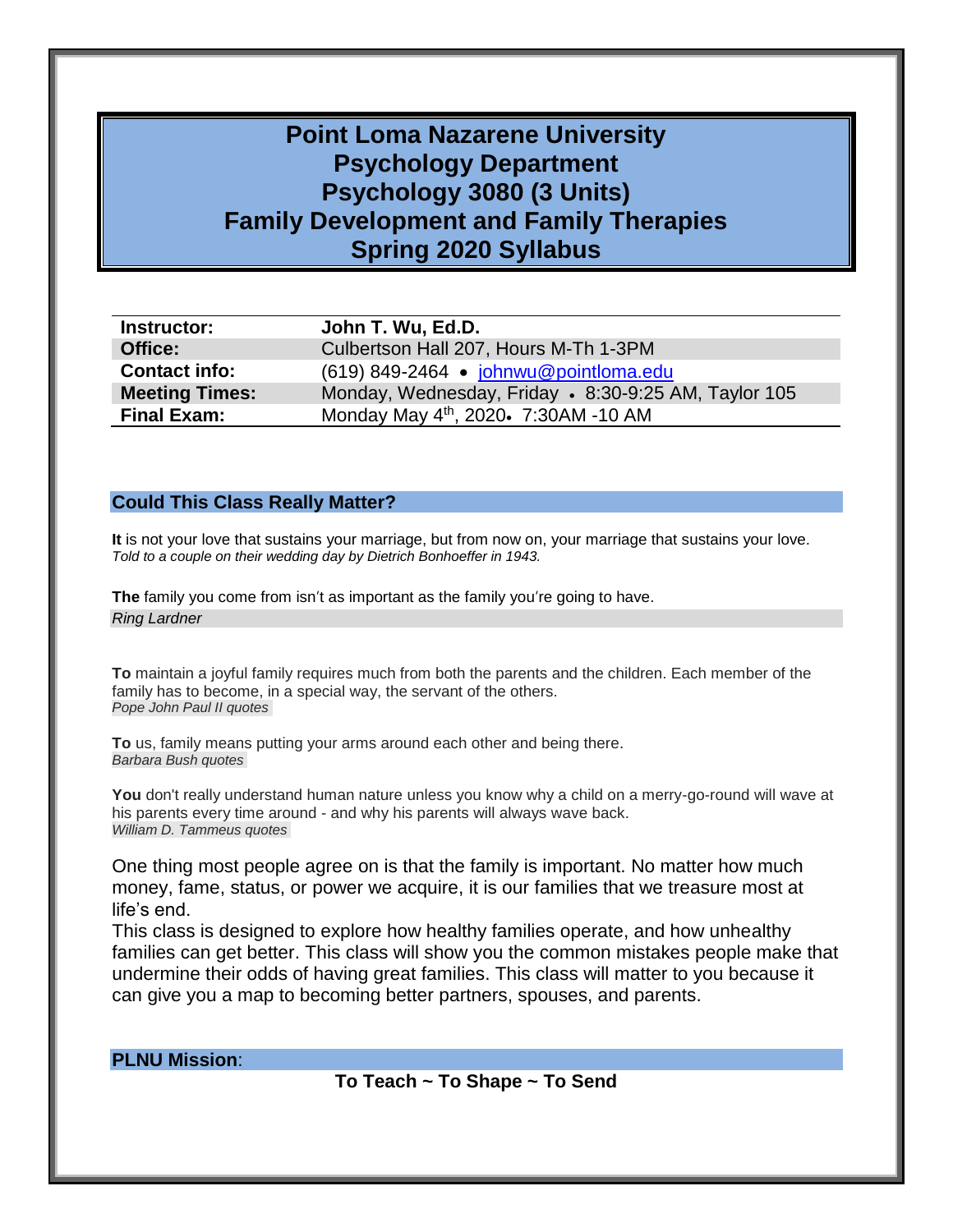Point Loma Nazarene University exists to provide higher education in a vital Christian community where minds are engaged and challenged, character is modeled and formed, and service becomes an expression of faith. Being of Wesleyan heritage, we aspire to be a learning community where grace is foundational, truth is pursued, and holiness is a way of life.

#### **Catalog Description:**

Introduction to the normative stages and crises affecting families over the life span and to the major theories of family and marital psychotherapy. Emphasis on how various models work with relational systems to facilitate development through times of crisis and developmental transition. Also focuses on therapeutic issues of substance abuse and on legal issues involved in child, spousal, and elder abuse. Family developmental theories are applied to community organizations in order to assist students in understanding how system principles are used in community consultation.

The professor reserves the right to change the syllabus at his discretion. **Course Objectives**:

- Expose students to theological ways of thinking about the family.
- Expose students to the importance of the family and impacts of divorce.
- Introduce the common theoretical orientations in family therapy.
- Introduce special topics such as substance abuse and child abuse.
- Expose students to community consultation models such as marriage education and pre-marital couple's preparation.
- Increase students' understanding of their own family dynamics.

### **Student Learning Outcomes:**

By the end of this course you will be able to…

- Describe seven family theories and their core concepts and techniques.
- Critique the impact of marriage, divorce, and cohabitation.
- Describe families from a theological perspective.
- Summarize marriage education in the areas of mate selection, premarital preparation, and divorce prevention.
- Compare concepts of family therapy to your own family.
- Predict possible impacts to your future family based on your own family analysis.
- These objectives will be achieved through your diligent study of the assigned readings, lectures given, videos shown, group presentations, and key written assignments.

#### **Readings**:

Our course will use two books and one recommended book:

• Nichols, M., and Schwartz, R. (2014). Essentials of Family Therapy, 6<sup>th</sup> Ed. Pearson: Boston.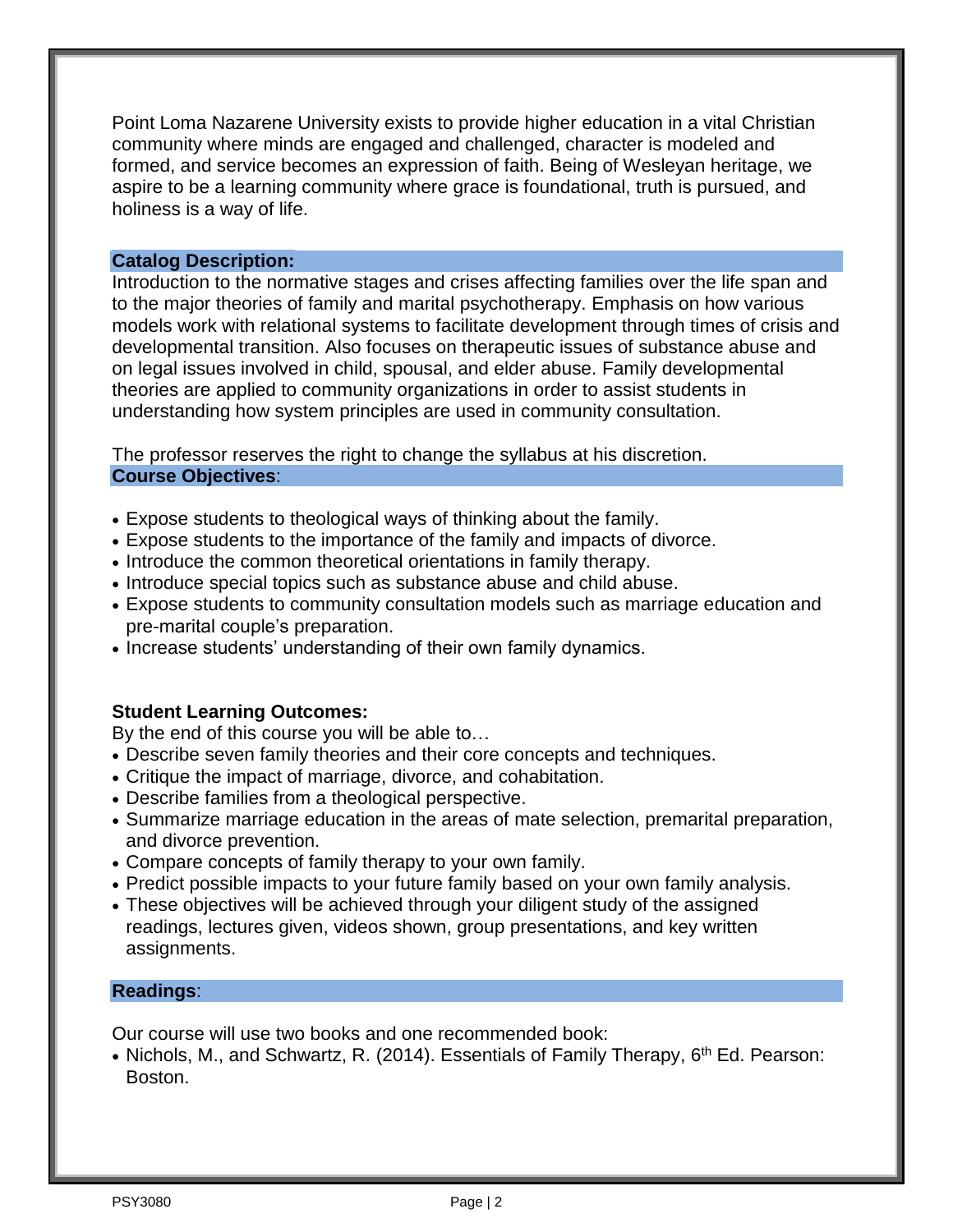- Gottman, J. M. and Silver, N. (2015). The Seven Principles for Making Marriage Work: A Practical Guide from the Country's Foremost Relationship Expert.
- Supplemental readings accessed through Canvas.

**Recommended book :** Yoyo Dad 2: Dating Well in an Up and Down World. (Search Amazon for "Yoyo Dad" ).

#### **Grading**:

The final grade will be based on a combination of five exams, two papers, one book journal, and one final. Students may drop the lowest of the first five exams but must take the final. Students must take the final and turn in the Family Paper to pass the class.

|                                 | <b>Points</b> | <b>My Score</b> |
|---------------------------------|---------------|-----------------|
| Exam 1                          | 80            |                 |
| Exam 2                          | 80            |                 |
| Exam 3                          | 80            |                 |
| Exam 4                          | 80            |                 |
| Exam 5                          | 80            |                 |
| Genogram Project                | 35            |                 |
| <b>Family Analysis Paper</b>    | 55            |                 |
| Gottman Book Journal            | 40            |                 |
| <b>Comprehensive Final Exam</b> | 120           |                 |
| <b>Total</b>                    | 570           |                 |

## **PSYCHOLOGY DEPARTMENT NORMAL CURVE GUIDES**

|                         |           | <b>Z</b> Score |       |       |            | <b>Percentage Score</b> |          |
|-------------------------|-----------|----------------|-------|-------|------------|-------------------------|----------|
| $\overline{\mathsf{A}}$ | 1.33      | 0.0918         | 9.2%  |       | $A =$      | 93-100%                 |          |
| $A -$                   |           | 0.1587         | 6.7%  | 15.9% | A -        | 90-92%                  |          |
| $B+$                    | 0.67      | 0.2514         | 9.3%  |       | $B +$      | 88-89%                  |          |
| $\overline{B}$          | 0.33      | 0.3707         | 11.9% |       | В          | 84-87%                  |          |
| $\overline{B}$          | 0         | 0.5            | 12.9% | 34.1% | <b>B</b> - | 80-83%                  |          |
|                         | $-0.33$   | 0.6293         | 12.9% |       | C +        | 77-79%                  |          |
|                         | -1        | 0.8413         | 21.2% |       | С          | 70-76%                  |          |
| $\overline{C}$          | $-1.33$   | 0.9082         | 6.7%  | 40.8% | C -        | 65-69%                  |          |
| $\overline{D+}$         | $-1.67$   | 0.9525         | 4.4%  |       | D+         | 62-64%                  |          |
| D                       | $-2$      | 0.9772         | 2.5%  |       | D          | 55-61%                  |          |
| $\overline{D}$ -        | $-2.33$   | 0.9901         | 1.3%  |       | D -        | 50-54%                  |          |
| $\overline{\mathsf{F}}$ | $< -2.33$ |                | 1.0%  | 9.2%  |            | 49%                     | or below |

| Z Score |       |       | <b>Percentage Score</b> |         |          |
|---------|-------|-------|-------------------------|---------|----------|
| 918     | 9.2%  |       | $A =$                   | 93-100% |          |
| 587     | 6.7%  | 15.9% | A -                     | 90-92%  |          |
| .514    | 9.3%  |       | $B +$                   | 88-89%  |          |
| 707     | 11.9% |       | B                       | 84-87%  |          |
|         | 12.9% | 34.1% | $B -$                   | 80-83%  |          |
| 293     | 12.9% |       | $C +$                   | 77-79%  |          |
| 413     | 21.2% |       | C                       | 70-76%  |          |
| 082     | 6.7%  | 40.8% | $C -$                   | 65-69%  |          |
| 525     | 4.4%  |       | $D +$                   | 62-64%  |          |
| 772     | 2.5%  |       | D                       | 55-61%  |          |
| 901     | 1.3%  |       | $D -$                   | 50-54%  |          |
|         | 1.0%  | 9.2%  | F                       | 49%     | or below |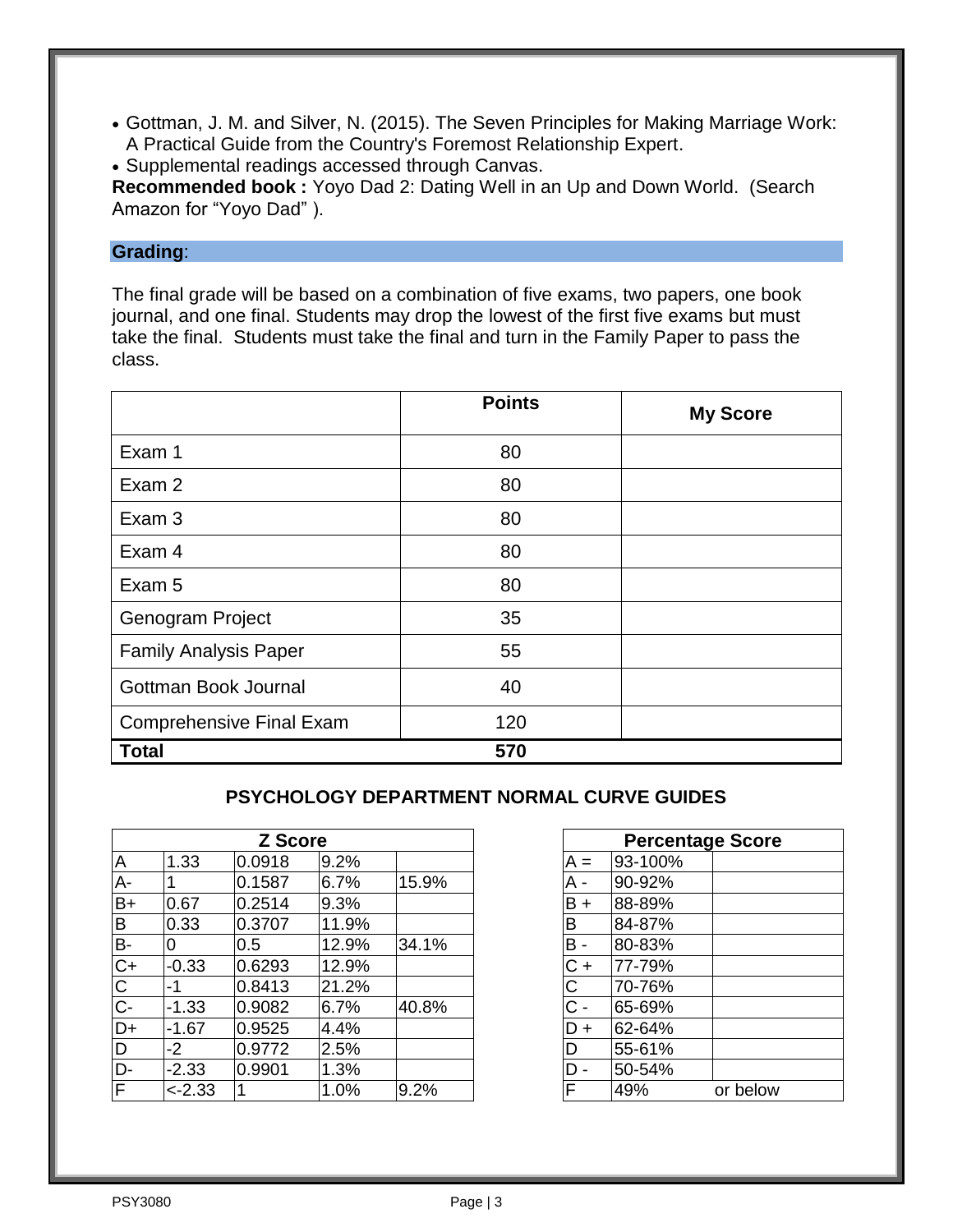The student will receive the **higher grade** between Z Score and Percentage Score grade calculations. A minimum of 50% is needed to pass the course.

Grades will be based on the Psychology departmental standards for upper division courses. The professor reserves the right to adjust the scale if needed. Students are expected to participate in discussions. In the event a student's final grade is within three points of the next grade, classroom participation will be considered in assigning the final grade.

All examinations except the final are non-comprehensive and will cover the text, lecture, and video material. The format of the examinations may consist of multiple choice, fill-in, short answer, and essay questions. The final is comprehensive. No make-up exams will be given without the prior approval of the instructor. If an exam is missed without an authorized excuse, that exam will be the dropped exam.

#### **Final Examination Policy**:

Successful completion of this class requires taking the final examination **on its scheduled day**. The final examination schedule is posted on the [Class Schedules](http://www.pointloma.edu/experience/academics/class-schedules) site. No requests for early examinations or alternative days will be approved.

## **Assignments**:

#### **There are three individual written assignments:**

- a. The first written assignment is a **detailed genogram** of your family that extends at least three generations. This is worth 35 points. This project should have **two sections**. One section will show all family members in a **genogram** (and include important features such as marriage, separation, divorce, alcoholism, abuse, mental illness, etc.). On the genogram include a **key** that shows history of alcohol, mental illness, major health concerns, etc. Show this key even if your family does not have these issues so that it is clear you assessed the issues. A second section will show your immediate family and your parents and their parents in a **structural chart** (who is close to whom?). Please break the structural chart into pieces to show the specific relationships – not one large structural chart showing everyone at once.
- b. The second written assignment is the signature assignment of the course: a **family/biography assessment**. Using class lectures and readings, you will write an analysis of either your personal family (at least three generations) or another family you know **extremely** well. You may choose any theoretical orientation (or blend of orientations). 55 points / approximately 10-15 pages. Please label each of the ten sections.

Analysis should include the following ten sections:

- 1. A brief overview of the theory used.
- 2. Introduce your family (who are the members?). What is the structure of
- 8. Think about how your family impacted you in good ways and not so good ways. What lessons do you wish to bring into your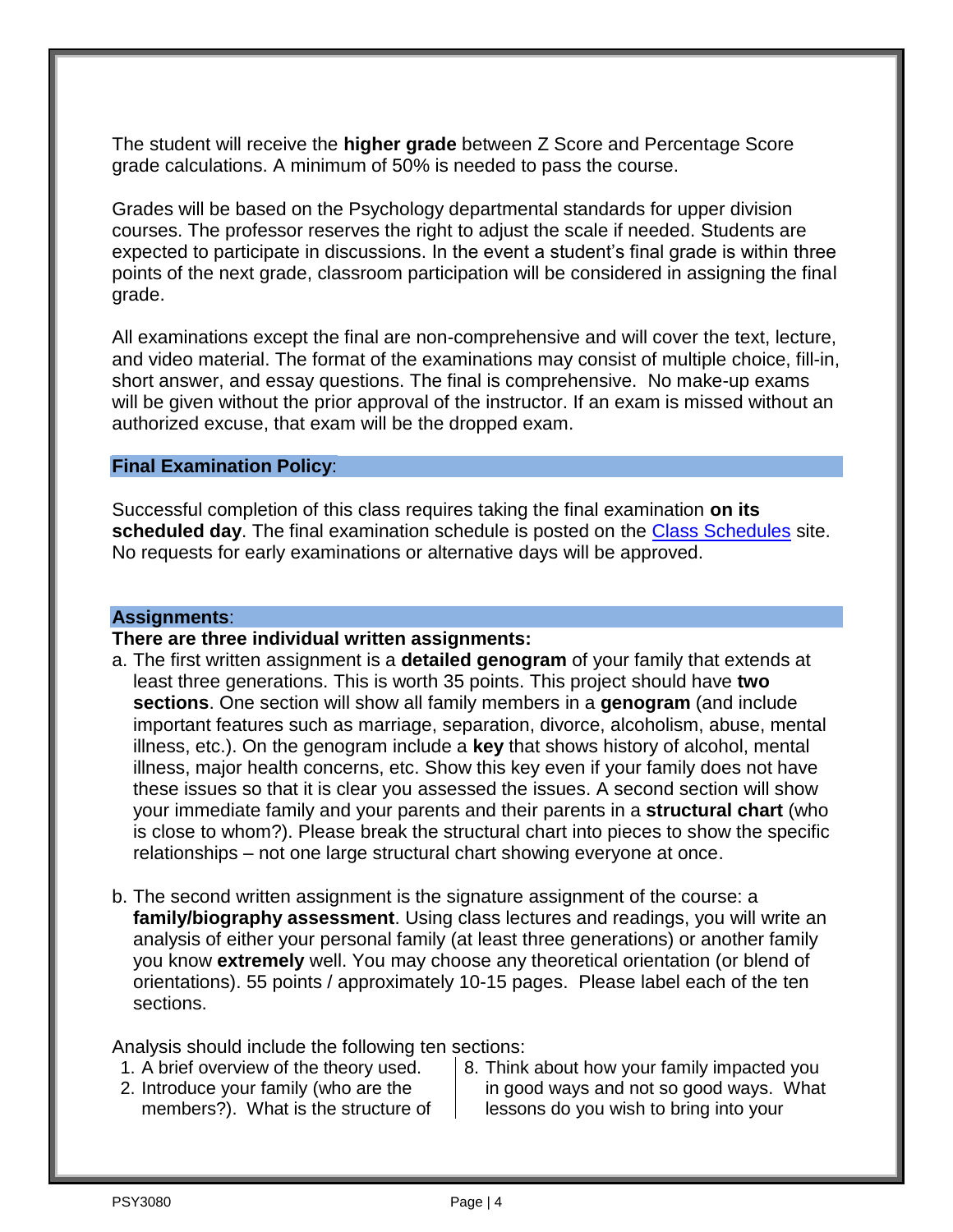the family (e.g., is it open, closed, close or distant? How did your parents get along with each other and their parents? How did you get along with them?).

- 3. Strengths and weaknesses.
- 4. Impact of gender and ethnicity.
- 5. Impact of finances and spirituality.
- 6. Experiences with death.
- 7. Intervene in your family using your theory. How would it be different?

future family? Based on your family analysis and your previous romantic patterns, what do you need to guard against in your future romantic relationships? **Ask someone** who knows you well (not a dating partner) what they recommend you remember when you choose a mate and build a family.

- 9. Based on your family and past relationships give tips to your current or future spouse about how to successfully be married to you.
- 10. When your own child is 25 years old, what do you hope he or she will say are the most important things he or she learned from you? What do you need to do now to help make that happen?

C. The third assignment is a **book journal** on the **Gottman book, The Seven Principles for Making Marriage Work.** Write one page for **each chapter (**including the afterward**)** that consists of two parts: summarizing the key ideas, and giving your opinion of the material. You will have 12-14 pages total, but should think of this as a lightly graded journal, not a well-crafted paper (but spelling still counts!). An alternate assignment is that you can make a **video** where you teach Gottman's Seven Principles to a group of engaged couples. This should be creative, and each principle should be clearly described and explained. The length should be 5-10 minutes total, and you will upload the Youtube link on canvas. Either assignment is worth 40 points.

The requirements are as follows:

\*Use 8 ½ by 11 paper, typewritten, on one side only.

\*Place the title and your name on the top of the first page.

\*Use double spacing and one inch margins. The Gottman assignment may be single spaced.

\*All late papers lose 10% per week late; no papers will be accepted after the last day of classes (nothing is accepted during finals week).

\*\*Papers will be submitted electronically on Canvas in PDF format. The genogram assignment will be turned in during class.

### **Academic Integrity and Behavioral Expectations**: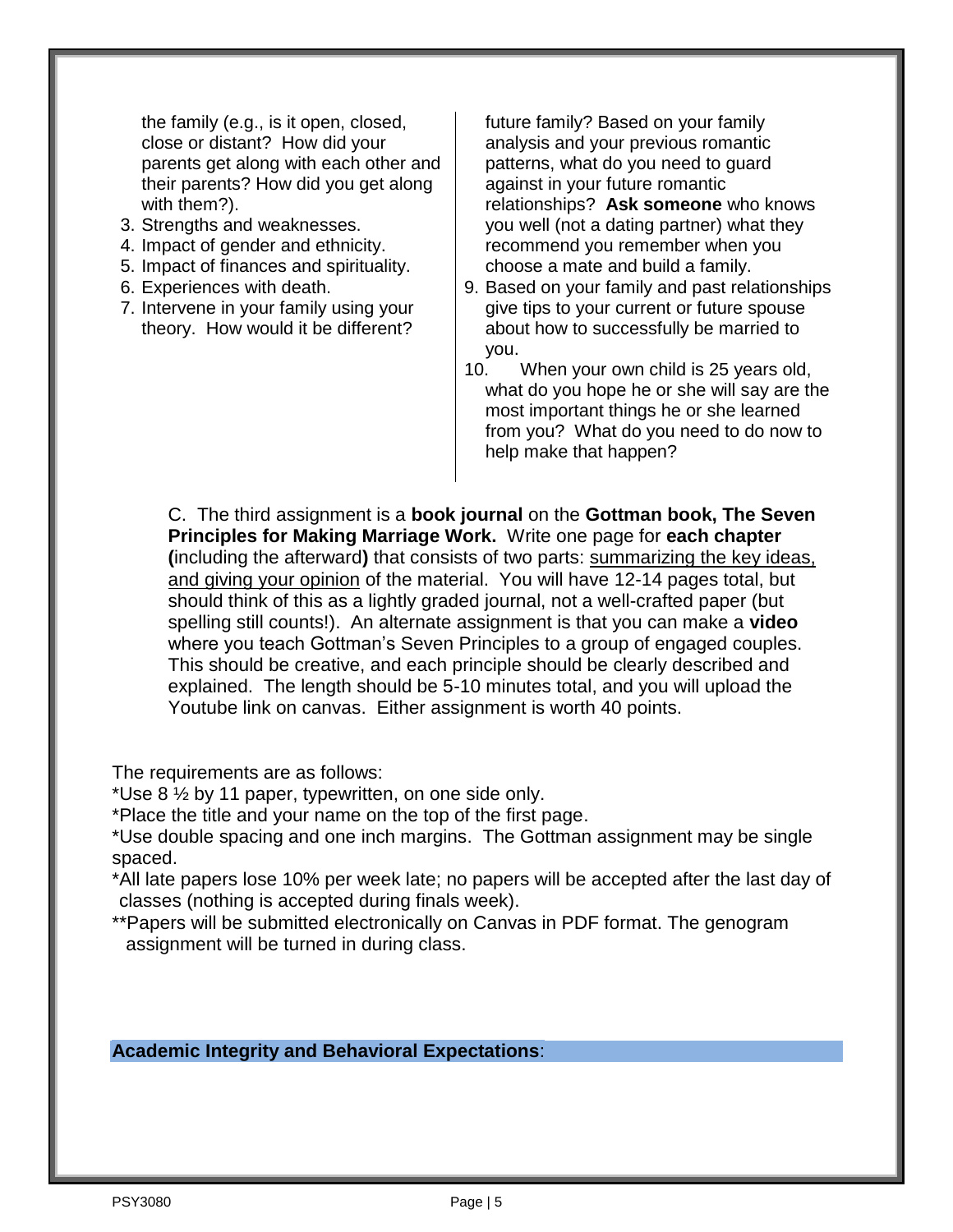This class will be conducted in accordance with the college student code of conduct and basic standards of academic honesty. It goes without saying that any forms of cheating, plagiarism, or other forms of academic dishonesty are not acceptable and will severely impact your grade and any future letters of recommendation. Is it really worth it? Part of my job is to help create a positive learning community. If you repeatedly have a negative impact on that community, I reserve the right to lower your final grade by one letter grade. Ultimately, everyone has to choose whether they will contribute or break down community, and I invite you to be a contributor.

Attendance is a critical component of this course. Much of the learning comes from class discussion and material not covered in the book. That is why the PLNU attendance policy will be closely followed. Please note that only Provost approved, university-sponsored activities are excused and personal reasons such as illness or family events are not.

Of course we all have personal reasons why missing class might be necessary, and so **each student receives four personal absences**. At the end of the semester, each unused absence will be converted into an extra credit point (yes, you can get four extra credit points simply by attending class each day.) **Each unexcused absence or tardy beyond four will be minus three points**. If absences are excessive, the student may be dropped from the class.

### **I am asking you not to use laptops**:

I strongly recommend not using laptops in class. The reasons are three fold:

- 1. It is hard to not check other things, which impairs your learning. You most likely are not aware of the impairment, but the research is quite clear. <https://www.tandfonline.com/doi/full/10.1080/01443410.2018.1489046>
- 2. Even if it doesn't impair your learning, it impairs others learning. <http://www.sciencedirect.com/science/article/pii/S0360131512002254>
- 3. You write more but learn less. Writing your notes creates synthesis which increases your learning. [http://pss.sagepub.com/content/early/2014/04/22/0956797614524581.abstrac](http://pss.sagepub.com/content/early/2014/04/22/0956797614524581.abstract) [t](http://pss.sagepub.com/content/early/2014/04/22/0956797614524581.abstract) [http://chronicle.com/blogs/linguafranca/2014/08/25/why-im-asking-you-not-to](http://chronicle.com/blogs/linguafranca/2014/08/25/why-im-asking-you-not-to-use-laptops/?cid=at&utm_source=at&utm_medium=en)[use-laptops/?cid=at&utm\\_source=at&utm\\_medium=en](http://chronicle.com/blogs/linguafranca/2014/08/25/why-im-asking-you-not-to-use-laptops/?cid=at&utm_source=at&utm_medium=en)

So I am asking you not to use laptops unless you need or strongly prefer a laptop to take notes. In that case talk to me and we will make that work.

**Office Hours**: Make appointments directly with the professor or see posted office hours on Google Calendar.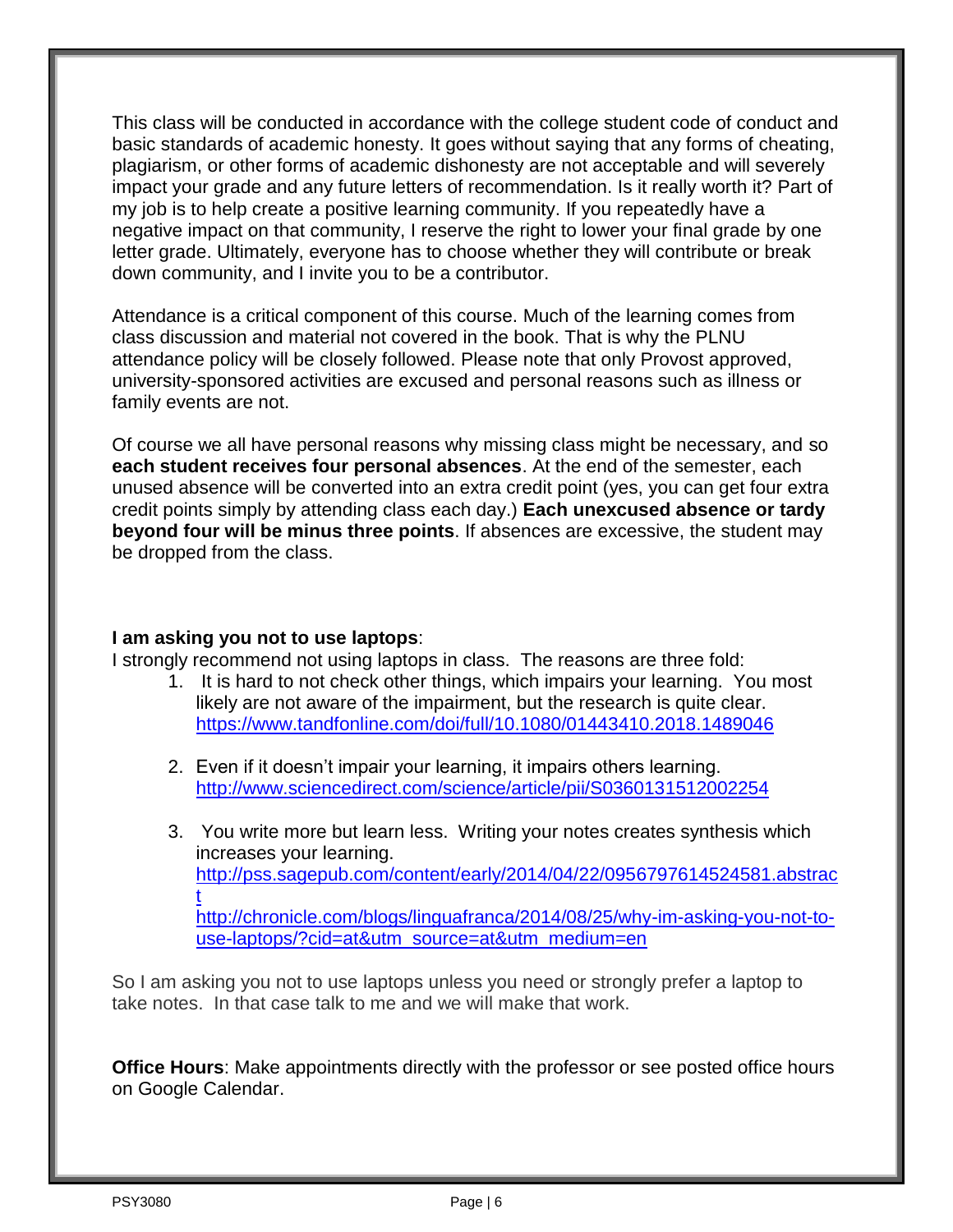**Tutoring**: The PLNU Tutorial Center is available free of charge for all current, **undergraduate** PLNU students. It offers tutoring for most subjects, as well as for general help with paper editing, study skills, etc. The Tutorial Center is located on the south end of Bond Academic Center, next to the Study Abroad offices. Tutoring is available by appointment only, may be arranged in person at the Tutorial Center, over the phone at (619) 849 2593, or via email at [TutorialServices@pointloma.edu](mailto:TutorialServices@pointloma.edu) **Helpful Websites**:

The course syllabus and course readings are posted on Canvas: canvas.pointloma.edu Log in using your PLNU username and password.

This site shows information on the marriage education movement; there are great articles and a description of their annual conference: [www.smartmarriages.com](file:///C:/Documents%20and%20Settings/jwu/Local%20Settings/Temporary%20Internet%20Files/Content.Outlook/B5BAY09F/www.smartmarriages.com)

Tips for psychology majors (including getting into graduate school): <http://www.psychwww.com/index.html> Careers in psychology <http://careersinpsychology.org/>

Video resources on marriage: <http://www.marriageuncensored.com/showGlobalE.php>

# **PLNU COPYRIGHT POLICY**

Point Loma Nazarene University, as a non-profit educational institution, is entitled by law to use materials protected by the US Copyright Act for classroom education. Any use of those materials outside the class may violate the law.

## **PLNU ACADEMIC HONESTY POLICY**

Students should demonstrate academic honesty by doing original work and by giving appropriate credit to the ideas of others. Academic dishonesty is the act of presenting information, ideas, and/or concepts as one's own when in reality they are the results of another person's creativity and effort. A faculty member who believes a situation involving academic dishonesty has been detected may assign a failing grade for that assignment or examination, or, depending on the seriousness of the offense, for the course. Faculty should follow and students may appeal using the procedure in the university Catalog. See [Academic Policies](http://catalog.pointloma.edu/content.php?catoid=18&navoid=1278) for definitions of kinds of academic dishonesty and for further policy information.

## **PLNU ACADEMIC ACCOMMODATIONS POLICY**